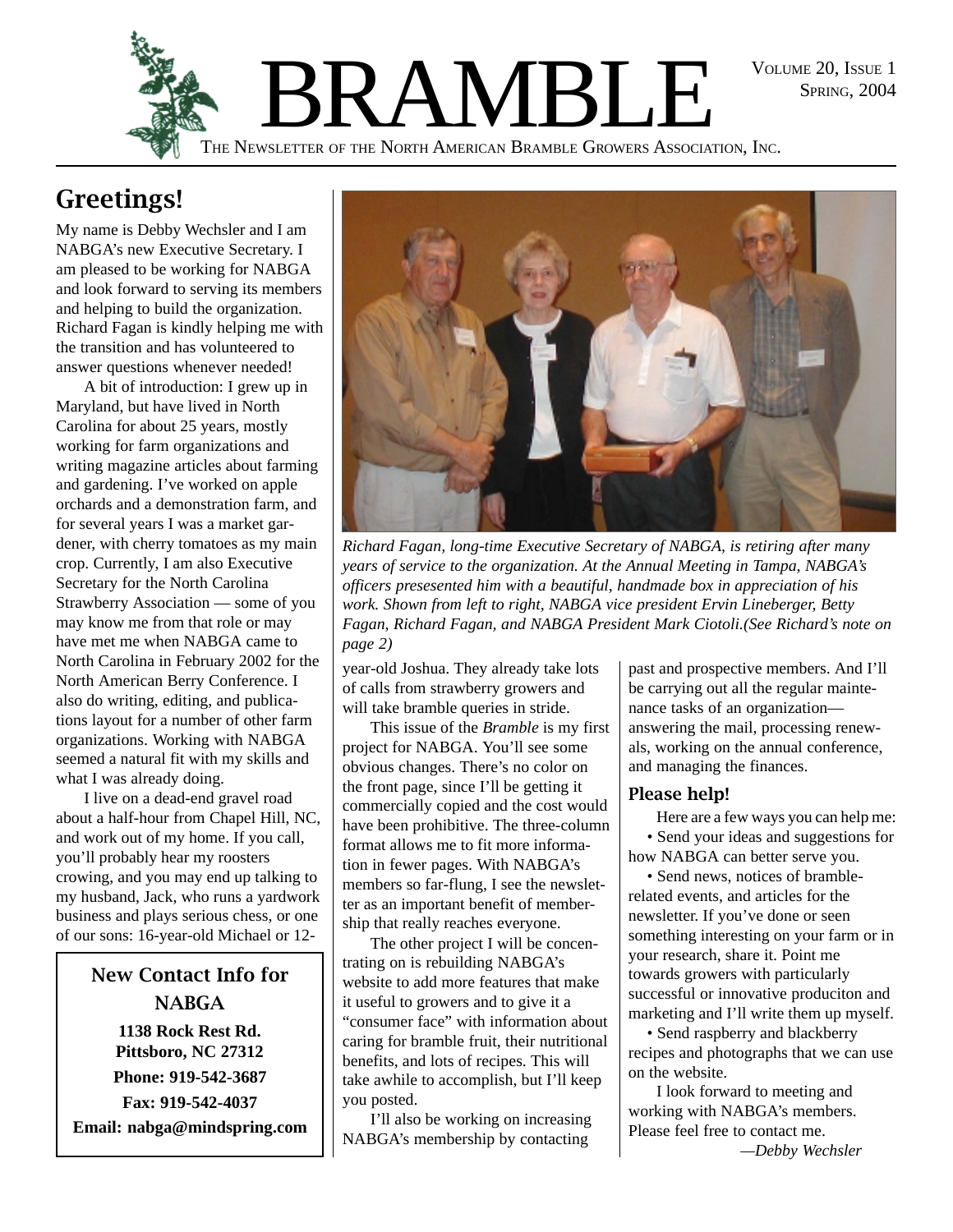#### In Memoriam: Herbert D. Stiles

Herbert Donald Stiles, a leader in bramble research and extension, died on Saturday, February 21, 2004 in Blackstone, Virginia. NABGA expresses its condolences to his wife, Anne Plum Stiles, and their family.

Dr. Stiles was born December 15, 1942 at Easton, Pennsylvania. He grew up in Dias Creek, New Jersey and earned Bachelor and Master of Science Degrees in Horticulture at Rutgers University. After serving as Staff Sergeant in the 10lst Airborne Infantry Division, U.S. Army (1968-1969), he earned a Ph.D. Degree from the University of Florida Department of Fruit Crops in 1974.

He was Assistant Professor at the University of Maryland from 1974 until 1978, then Assistant Professor and later Associate Professor at Virginia Tech, stationed at the Southern Piedmont Agricultural Research and Extension Center in Blackstone from 1978 until his retirement on July 1, 2002.

Dr. Stiles was a charter member of the North American Bramble Growers Association, the North American Strawberry Growers Association, and the Farmers' Direct Marketing Association of Virginia. He was also a member of the American Society of Horticultural Science and several other professional scientific groups.

While teaching and doing research in the Department of Horticulture at the University of Maryland, Dr. Stiles

### Thanks and Farewell,

I would like to thank all the NABGA members, especially those that served as officers, for all the help with keeping NABGA afloat over the past 15 years. It was a real learning experience for me. I have learned a lot about growing and marketing brambles, in addition to working with the computer and going through all the changes that have occurred in computing—like going from the old Apple 11E to the Windows XP. One thing for sure, the more you get involved the more you learn. I will miss seeing and talking with all the wonderful people I met through NABGA but it is time for me to retire. I know you all will give Debby the same cooperation you gave me.

> *Sincerely, Richard Fagan*

cooperated with USDA breeders to develop disease resistant strawberry varieties. As cooperator in a Maryland Department of Agriculture program, he devised techniques to improve "virusfree" strawberry and raspberry transplant production by Maryland nurseries. At Virginia Tech's Southern Piedmont Agricultural Research and Extension Center, he served as both a researcher and extension horticulturist. Virginia Extension Horticulturist Tony Bratsch comments, "Herb will be remembered for his patented development of the 'Shift Trellis' for brambles, which effectively separates primocane and floricanes (bearing) shoots. The trellis allows much greater ease of harvest, and better quality fruit with more protection from sunburning. Herb was also involved with the collaborative Five Aces bramble breeding project

with Maryland and New Jersey, which resulted in several highly adapted raspberries for the Mid-Atlantic: Caroline, Anne (named after Herb's wife), Josephine, and Jacklyn. These cultivars represent significant improvement of fall-bearing raspberries, and hold great potential for the industry. His most recent research involved characterization of viruses in brambles, working collaboratively with the NC State University Micropropagation Unit (Zvezdana Pesic-VanEsbroeck), and Gina Fernandez, of the NCSU Dept. of Horticultural Science.

"Herb enjoyed working with bramble and other small fruit growers. His annual field day at the VT Southern Piedmont AREC in Blackstone was widely attended, with well over 100 growers from Virginia and neighboring states coming to view his research in progress and demonstration plantings of cultivars on shift trellis at harvest."

During Saturday's general session at the NABGA Conference in Tampa, Harry Swartz alerted members to Dr. Stiles's precarious health situation and asked everyone to hold him in their thoughts for a moment of silence. Dr. Stiles died later that same day.

A memorial service was held on February 26 in Blackstone. Memorial contributions may be made to Helyar House Scholarship Funds, Rutgers University Foundation, Winants Hall, 7 College Avenue, New Brunswick, N.J.





*Herb Stiles at a field day in 2002, shortly before his retirement. Photo by Tony Bratsch.*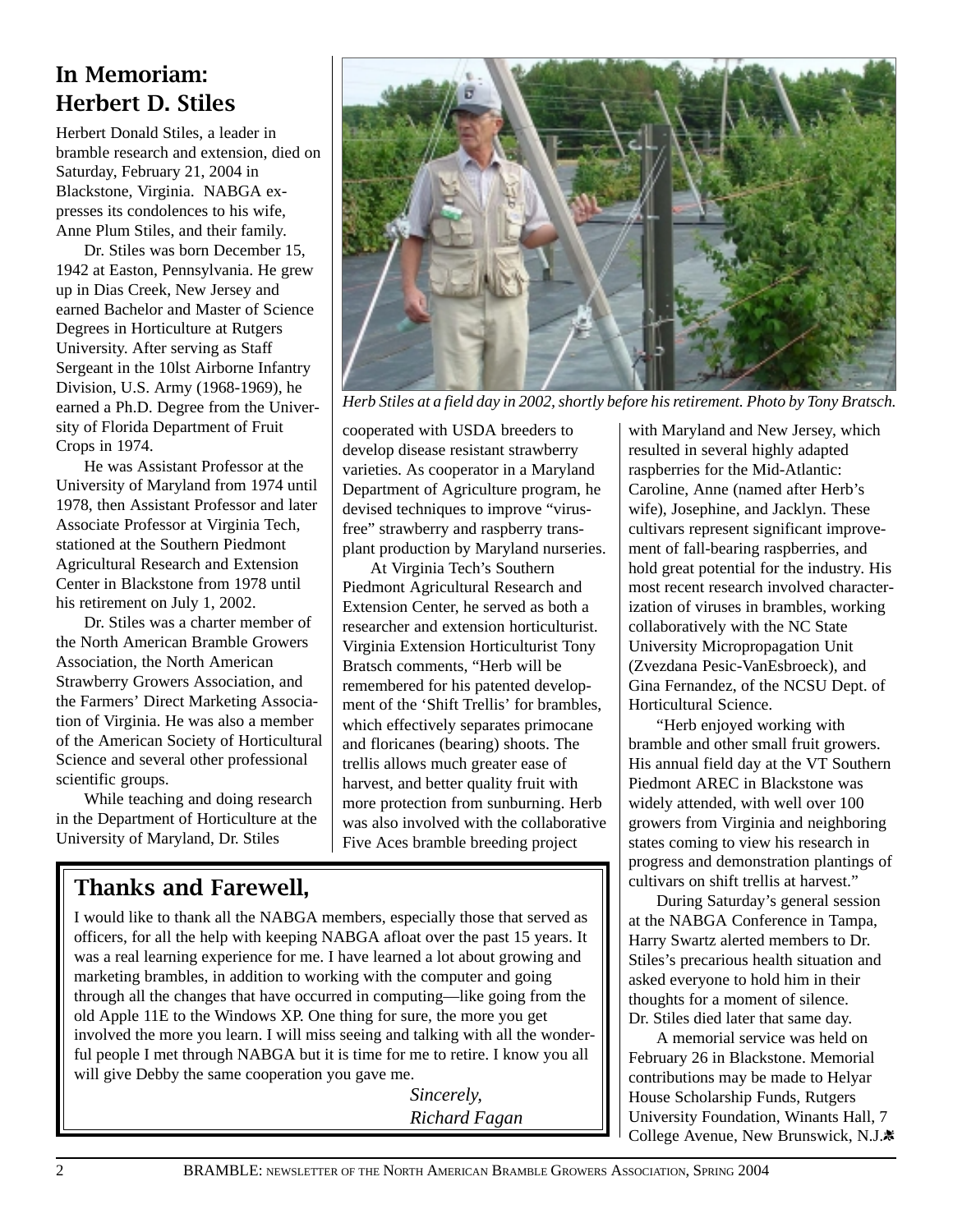## NABGA Holds Successful Conference

About 65 people attended NABGA's 2004 conference in Florida in February. It was a small crowd, but all who attended enjoyed the balmy weather and the excellent program. Comments Executive Council member Bob Blain, "A conference of this magnitude and quality doesn't just happen. A huge thanks especially to Ervin Lineberger for the many hours, telephone calls, and devotion to NABGA he committed to make this conference both a learning and enjoyable experience for all who attended."

Proceedings from the conferene are being assembled and will be sent shortly to all NABGA members. Several articles in this newsletter summarize other meetings and sessions from the conference.

**Plans for next year:** NABGA is tentatively planning to meet jointly with the North American Strawberry Growers Association in Nashville, Tennessee, Watch for more information!

#### Three Bramble Growers

*This article summarizes the remarks of three growers spoke on Saturday, February 21 at the 2004 NABGA Conference.*

**Steve and Tim McMillan** started raising small fruit to diversify their Southern Grace Farms, located in southern Georgia, about 65 miles north of Florida, when changes in the tobacco program reduced their tobacco quota by almost 75% in 1998. They planted strawberries for PYO and two acres of blackberries to compliment the strawberry operation. Since a quarter acre would have been enough for PYO, they turned to wholesaling their fruit in Atlanta about 3.5 hours away, and then began to market through Sunnyridge Farm, a grower and shipper of blueberries, bramble fruit, and citrus with offices in Florida, Canada, and South America and its own farms in Florida and Georgia. (Keith Mixon from Sunnyridge also spoke at the Conference.)

By 2001 the McMillans had increased their blackberry acreage to seven acres. Their market window, however, is strongly affected by the timing of the Mexican blackberry crop. In 2001–2002, they were fortunate that their early crop of Arapaho berries came in just as Mexico dropped out of the market. Based on those profitable years, they planted 13 more acres of blackberries, but in 2003, Mexico stayed in the

market two weeks longer, so they couldn't get a good price on their Arapahos, and then rain affected their later harvests.

Very little research and information on blackberries for their area is available for them, so, says Steve, they find themselves reacting to problems rather than being proactive. Without recommendations of the best varieties to plant, they've had to experiment, and have had problems with white drupelets on some varieties. Another problem was a parasitic algae.

However, their marketing through Sunnyridge is helping them grow— they are up to 30 acres and planning on 6 more, aiming for a balance of half early varieties and half late varieties.

Contact Steve and Timothy McMillan at Southern Grace Farms, Rt. 1, Box 28-A, Enigma, GA 31749, phone 299-533-8585, sgrace2@planttel.net. Contact Sunnyridge Farm at P.O. Box 3036, Winter Haven, FL 33885, phone 863-294-8856, www.sunnyridgefarm.com

**Bob Blain** farms in Martinton, Illinois, about 70 miles south of Chicago, on the farm where he grew up. After early retirement from careers in school administration and teaching he and his wife, Coleen, started raising raspberries as a business, building on successful smallscale marketing of surplus raspberries from their home garden. They are now in their eleventh year raising raspberries at River Front Berry Farm. Trying to reach

## NABG Research Foundation Makes 2004 Grants

At its meeting on February 21, 2004 the NABG Research Foundation made the following grants. While there was \$12,200 in the Research Foundation account, the committee agreed to limit the total of grants to \$6,000, saving some funds back for next year, in case income was low— the one year that NABGA had no funds made an unfortunate break in momentum and confused researchers.

**• SSR markers for brambles** (Lewers): requested \$2800, \$1500 awarded.

**• Evaluation of red raspberry seedling progenies for heat tolerance, resistance to variable winter temperatures, and horticultural characteristics** (Ballington): \$2700 requested, \$2500 awarded.

**• Development of a simple system for blackberry shelf-life evaluation** (Perkins-Veazie & Clark): \$2000 requested, \$2000 awarded.

**• Raspberry cultivar development for the Midwest growe**r (Smith): \$2770 requested, \$1500 awarded.

The committee decided that award letters should stipulate that any cultivars released or methodology that is implemented that is a result of this research be publicly available.

Priorities mentioned for next year include crown borer control and breeding raspberry varieties for PYO that are large and flavorful.

second week of June through the first hard frost, they now have ten varieties. They have not yet achieved this goal though there is still a gap in production around the second and third weeks in July between the summer and fall fruit. "We thought we had a good solution with Tulameen, but it was not cold-hardy enough," says Bob. Their most successful early red raspberry is Encore. In black raspberries, they raise Allen and Jewel and are still searching for varieties to extend their season.

Bob and Coleen sell at an on-farm a goal of having berries for sale from the *Continued next page*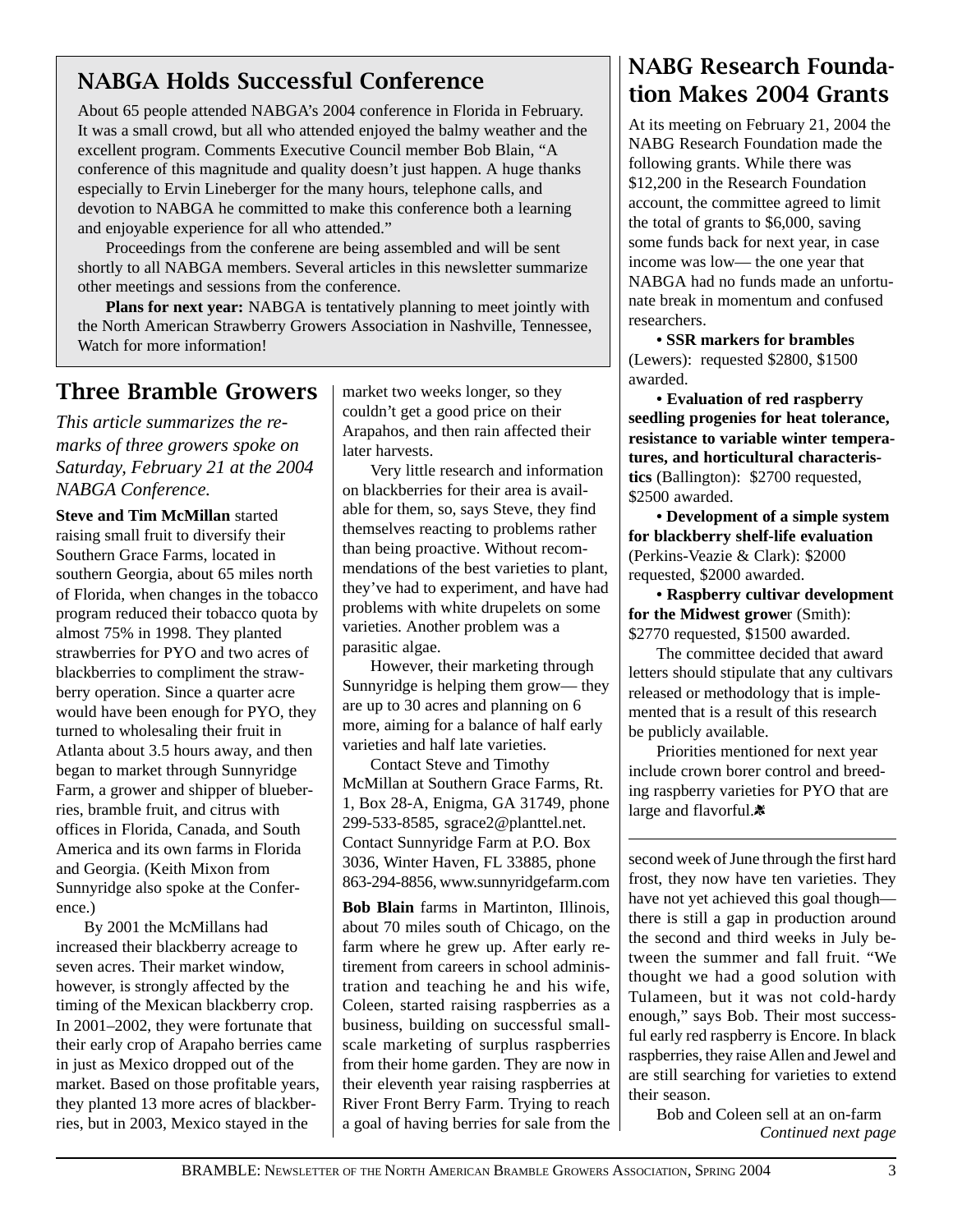#### Three Bramble Growers

market and also take fruit to a local farmers' market. To package the fruit, they use two-piece plastic clamshells selling for \$3 pint at the farm and \$3.25 at the farmers' market ("probably too cheap," comments Bob). Like many growers, they find that the quantity each customer buys at one time is decreasing, as the older generation of jam makers is dying off. "We're fortunate that we normally sell out each day in the summer," says Bob, "but fall is a different story. When school starts, business at the farm drops way off, even among customers who don't have school age kids." At that point, they start to take fruit to the farmers' market. "We have an unwritten rule," Bob says, "that no berry will stay in the cooler more than two days." After two days they freeze the fruit in two-pint plastic bags and sell it frozen. "We sell out of the frozen fruit, too, before closing the on-farm market after the first hard frost. *Continued from previous page*

The Blains find that the demand for

the black raspberries is particularly high. Customers often put in requests way in advance and they use a telephone list to notify customers that their order is ready. In the future, they plan to expand production of black raspberries and summer red raspberries. Contact Bob and Coleen at 2799 N 1700 East Rd., Martinton, IL 60951, telephone 815- 428-7382, boco@dlogue.net.

**Jim and Barbara Jones** operate the first blackberry nursery to be certified by the North Carolina Crop Improvement Association, Inc. They use virusindexed micropropagated mother plants from the NC State University Micropropagation Unit (MPU) and raise their Certified plants on sterilized soil in greenhouses and screenhouses that are specially designed and equipped so that pests such a thrips, aphids, and whiteflies can't enter. This is their first year selling plants.

Barbara and Jim got into raising Certified blackberry plants through their connections with the MPU as growers of Certified sweet potato plants. Currently they have several greenhouses

devoted to the Certified sweet potato program as well as 27 acres of plant beds for cutting slips for their own sweet potato fields and sales to the public. "Working with sweet potatoes, we saw the benefits of a high quality plant supply," says Jim. "How you start determines how you end up. We saw a tremendous difference in yield and quality. I am convinced that this program is going to mean the same for blackberries."

Jones Farm has ten blackberry varieties for sale, and just acquired the new Ouachita variety, but they will need to grow it out before there are enough plants for sale. They have planted a row of 90-100 plants of each variety, partly as test plots for the university, but also so they themselves can learn the characteristics of each so they can better advise their customers. As a result, they will soon find themselves, at least on a small scale, in the fruit marketing business as these plots start to bear.

Contact Jim and Barbara at 7094 Honeysuckle Lane, Bailey, NC 27807, home phone 252-235-3248, mobile 252- 399-9844, jonesfarmsnc@aol.com.\*



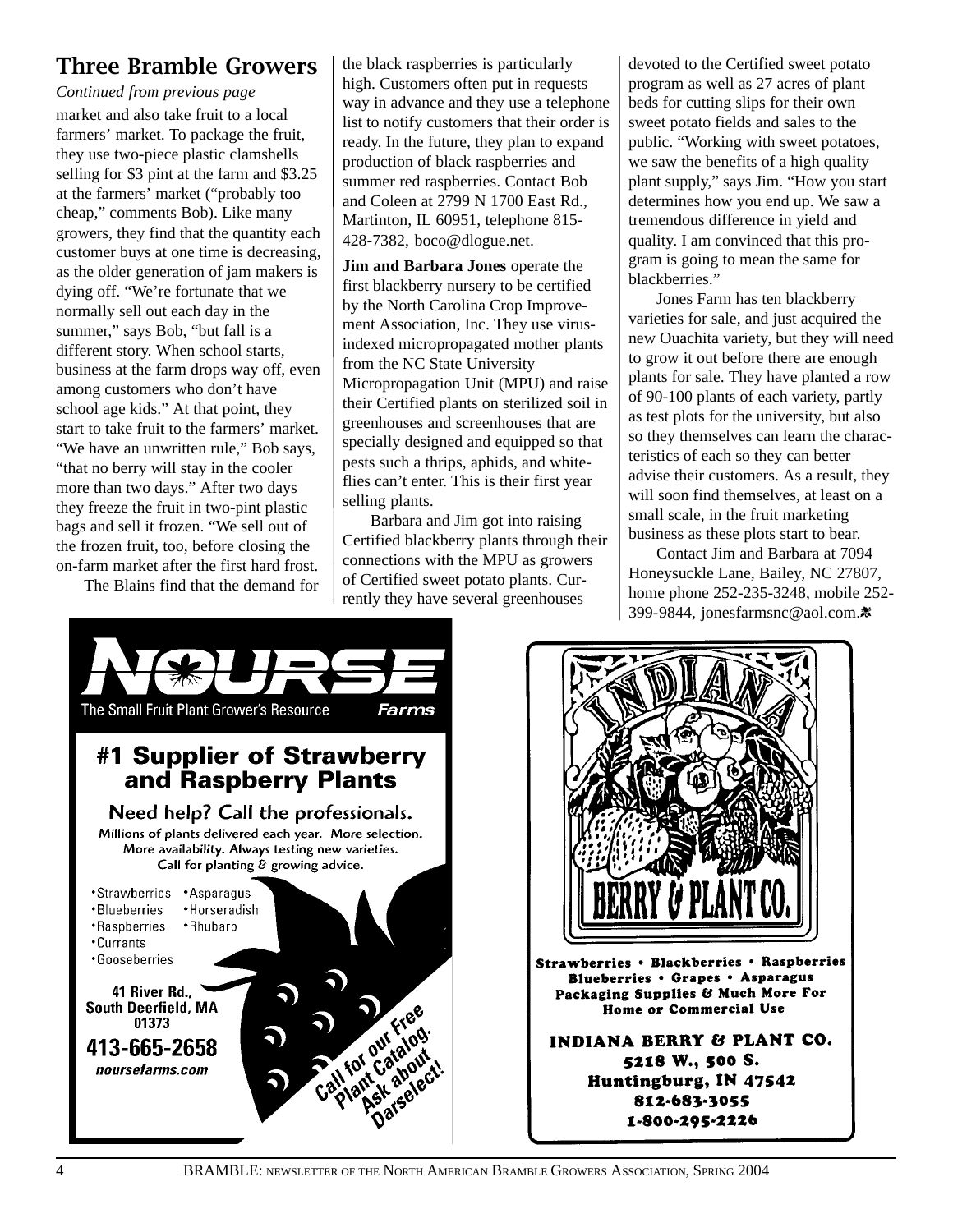#### **Highlights of the** NABGA Executive **Council Meeting**

*February 21, 2004*

Present were Mark Ciotoli, Bob Blain, Sue Loomis, Ervin Lineberger, Richard and Betty Fagan, Tom Walters, Jim Burda, Gina Fernandez, and Debby Wechsler

The meeting was called to order by Mark Ciotoli. Ervin Lineberger introduced Debby Wechsler and explained that she had been approached to take over the job of Executive Secretary, since Richard wanted to retire

Ervin Lineberger also said it was important for the organization to set its priorities and directions. He proposed that these be:

1. Acting as spokesman, the voice of the bramble industry, especially on a national level.

2. Communicating with members (via the newsletter, website).

3. Holding an annual conference. Debby explained her experience, qualifications, and interest in NABGA. Ervin then moved that NABGA hire Debby on a one-year contract. The motion passed.

**Next year's meeting:** Rudy Heeman, Conference chair of NASGA, has expressed interest in a joint meeting with NABGA in 2005, when NASGA meets in Nashville. Charles Hall of the Georgia Vegetable and Fruit Association has also invited NABGA to join in the Southeastern Fruit & Vegetable Conference in Savannah. Gina Fernandez suggested the Pacific Northwest as another possible site, since it is such a

#### **New Guthion label**

EPA has announced the new label for Guthion, effective August 21, 2003. Grapes and strawberries are now deleted from the label. Guthion remains available for caneberries, nectarines and peaches until 2005. Guthion Solupak will be the only formulation available. Raspberry crown borer soil treatment has returned to the Guthion label; both soil and foliar treatments remain on the Sniper and Azinphosmethyl 50 labels. All caneberry labels are still scheduled for elimination after 2005. The Preharvest Interval for U-pick operations has been extended to 30 days. This info is from Doug Pfeiffer, Virginia Tech at http://www.ento.vt.edu/ Fruitfiles/HotBramble.html. The new label can be accessed at http://www.cdms.net/ldat/ld6AM002.pdf

center of bramble production and the last meeting there was very successful. Meeting in the upper Midwest was also suggested. There is concern that a joint NASGA meeting may be expensive, especially for smaller growers.

The following order of options was decided: First choice, Nashville, concurrent with NASGA. (A regional meeting could be held in Savannah). Second choice, Savannah. Third choice: Combining with a Midwestern berry/marketing meeting. Ervin planned to meet with NASGA on Sunday and will discuss concerns about fees. Program organizers from Tennessee, Ohio, and/or Arkansas will be sought.

**2005 Budget & Finances:** The proposed budget prepared by Richard Fagan was accepted, with the adjustment of a small increase in salary for the Executive Secretary. Richard and Debby's terms will overlap by one month. Debby asked about the newsletter subscriptions NABGA offers and the council agreed that we should try to make a few dollars each on these in the future. Ervin noted that NABGA is probably not going to make a profit on this conference, since registration is low. NABGA has reserves in the form of a \$15,000 two-year CD plus a standing carryover balance of about \$4,000.

**Regional meetings:** Ervin reported that the Regional Meeting in Virginia was very successful. It brought in members, raised funds for research, and is a

good example of how a regional meeting should be carried out.

**Nominations:** Nominations were needed for the even-numbered regions. The following nominations were made: Region 2- Nate Nourse, Nourse Farms, replacing Rudy Valonen. Region 4 – Mark Ciotoli agreed to serve again. Region 6 – Bob Blain agreed to serve again. Region 8 – Tom Walters agreed to serve again.

*Note: These nominations were confirmed by the membership in the Annual Meeting later that day. All Council addresses may be found on back page.*

**Membership:** Debby will send renewal notices to recently expired members and notices to other past members urging them to rejoin. Tom Walters mentioned that Sakuma—and other nurseries—could put membership applications in its mailings to customers. Debby will develop an introductiory packet to give to new members.

**Research Foundation:** Gina Fernandez reported that a Request for Proposals has been sent out every year since 1999, which was the first year that proposals were funded, except in 2002 when there were no funds. This year four proposals were submitted, with \$10,600 available in the Foundation account. She said it is important for NABGA to articulate its research priorities and objectives, both general and specific. Besides focusing our own funding, these priorities help researchers applying for USDA funding, which requires input from stockholders.  $\ast$ 

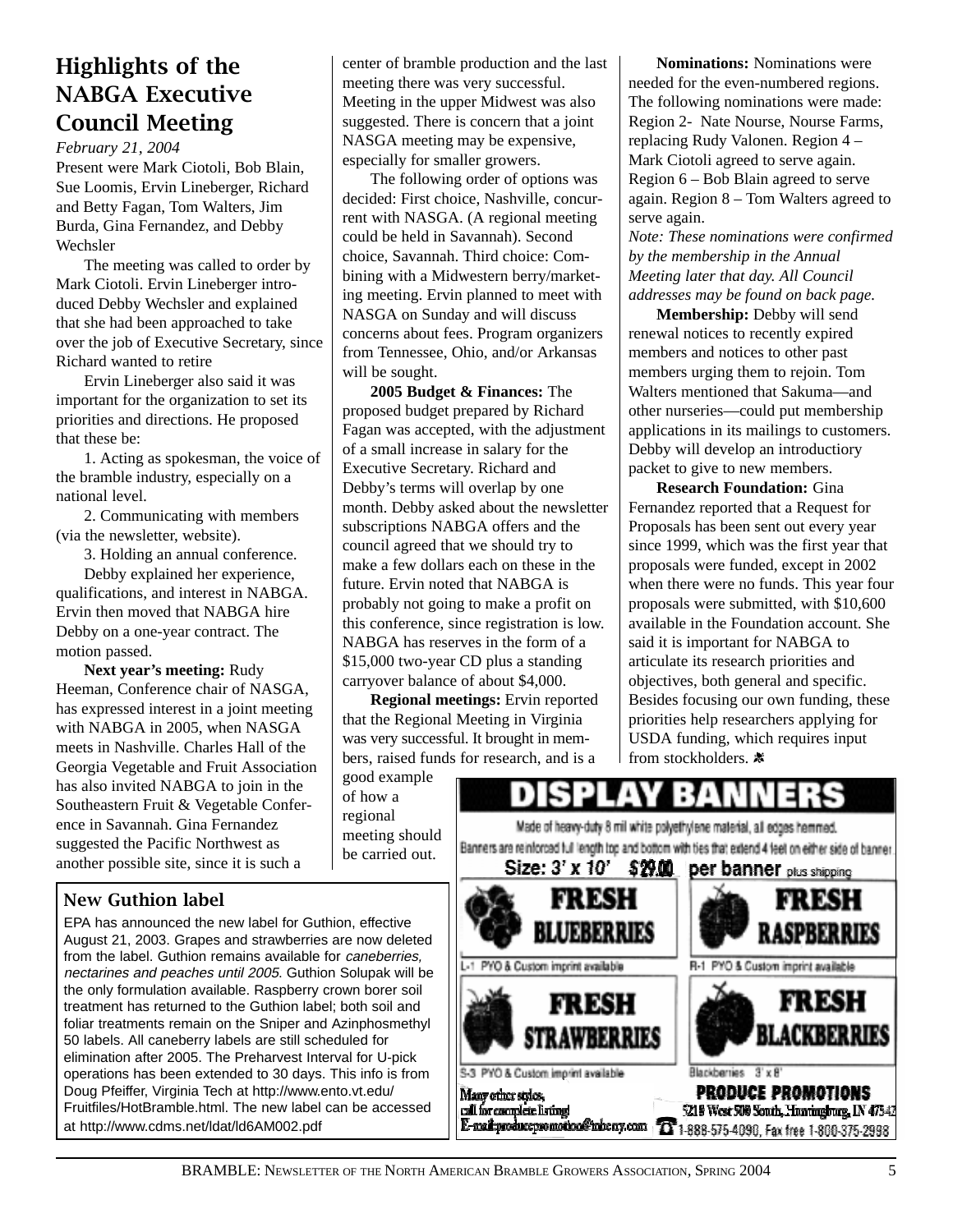#### Evaluation of blackberry germplasm for virus resistance

*By Dr. Rose Gergerich, Department of Plant Pathology. and Dr. John Clark, Department of Horticulture, University of Arkansas*

During the past several years an increase in the number of plants with virus-like symptoms and decline in berry and yield quality in cultivated blackberry genotypes was observed by researchers and growers in blackberry plantings in North Carolina, South Carolina, Arkansas, Virginia, and Mississippi. In some cases, severe symptoms and plant decline were observed in plantings 2-4 years after establishment.

Virus and virus-like diseases have an enormous impact on berry production throughout the world. They are responsible for many of the special management methods used by nurseries to provide growers with certified planting stock from virus-tested sources. In the

U.S., the majority of research concerning virus identification on the species of the genus *Rubus* has been done in the Pacific Northwest and mainly on raspberries. The incidence and identification of blackberry viruses in the eastern and southern regions of the U.S. can be considered relatively uncharacterized.

Knowledge of viruses that infect blackberry and their epidemiology and control are important when considering establishment of blackberry plantings in areas where certain viruses are known to be prevalent. To identify viruses and their incidence in blackberry cultivars commonly grown in the region, surveys were conducted in 2001 and 2002 at grower locations and at research stations in North Carolina, South Carolina, and Virginia. *Tobacco ringspot virus* (TRSV), *Tomato ringspot virus* (ToRSV), *Raspberry bushy dwarf virus* (RBDV) and *Impatiens necrotic spot virus* (INSV) were detected by a serological assay (ELISA) in one or more of the following twelve cultivars: Apache, Arapaho, Black Satin,

> Choctaw, Chickasaw, Chester, Kiowa,

Each research project funded by the NABG Research Foundation submits a progress report to the Foundation at the end of the year. This report was received in December 2003 for a project funded in February of that year. Reports on the other projects will be printed in the *Bramble* over the course of the year.

Lochness, Navaho, Rosborough, Shawnee, and Triple Crown. TRSV and INSV were the most prevalent viruses, and INSV was also detected in blackberry cultivars in all three states. Incidence of TRSV in Arapaho and Apache was 50% or higher in most locations. Similar surveys conducted in blackberry plantings in Arkansas in 2001 detected TRSV and RBDV. However, many symptomatic blackberry leaf samples were negative in laboratory tests for TRSV, RBDV, ToRSV, INSV, and other viruses that have been described in blackberry such as *Cucumber mosaic virus, Tobacco streak virus,* and *Raspberry ringspot virus*.

#### Progress Report

# **We Sell Micropropagated, a** Chickasaw, *Chipective: To characterize and develop* Chester, Kiowa, *a method for detection of a newly* **Certified/Virus-Indexed Blackberry Plants**

*All Greenhouse Grown*

**Varieties**

**Apache\* thornless Arapaho\* thornless** (plants available for fall planting)

**Chickasaw\* Choctaw Chester thornless Illini Hardy Kiowa\***



**Navaho\* thornless Ouachita\*** (plants available for fall planting) **Shawnee Triple Crown thornless**

\* Patented

# Jones Farms

**7094 Honeysuckle Lane, Bailey, NC 27807 252-235-3248 home 252-399-9844 mobile email: jonesfarmsnc@aol.com**

**STRAWBERRY & RASPBERRY PLANTS** 

**Blackberry Canes** Asparagus, Rhubarb & Horseradish Crowns, Blueberry, Black Currant

All plant material is grown under recognized Provincial or State Programs. **CALL FOR FREE CATALOGUE** 



 $R, R, #2$ Simcoe, Ontario Canada **N3Y 4K1** 

Phone: 1-519-426-3099 Fax: 1-519-426-2573 www.strawberrytyme.com